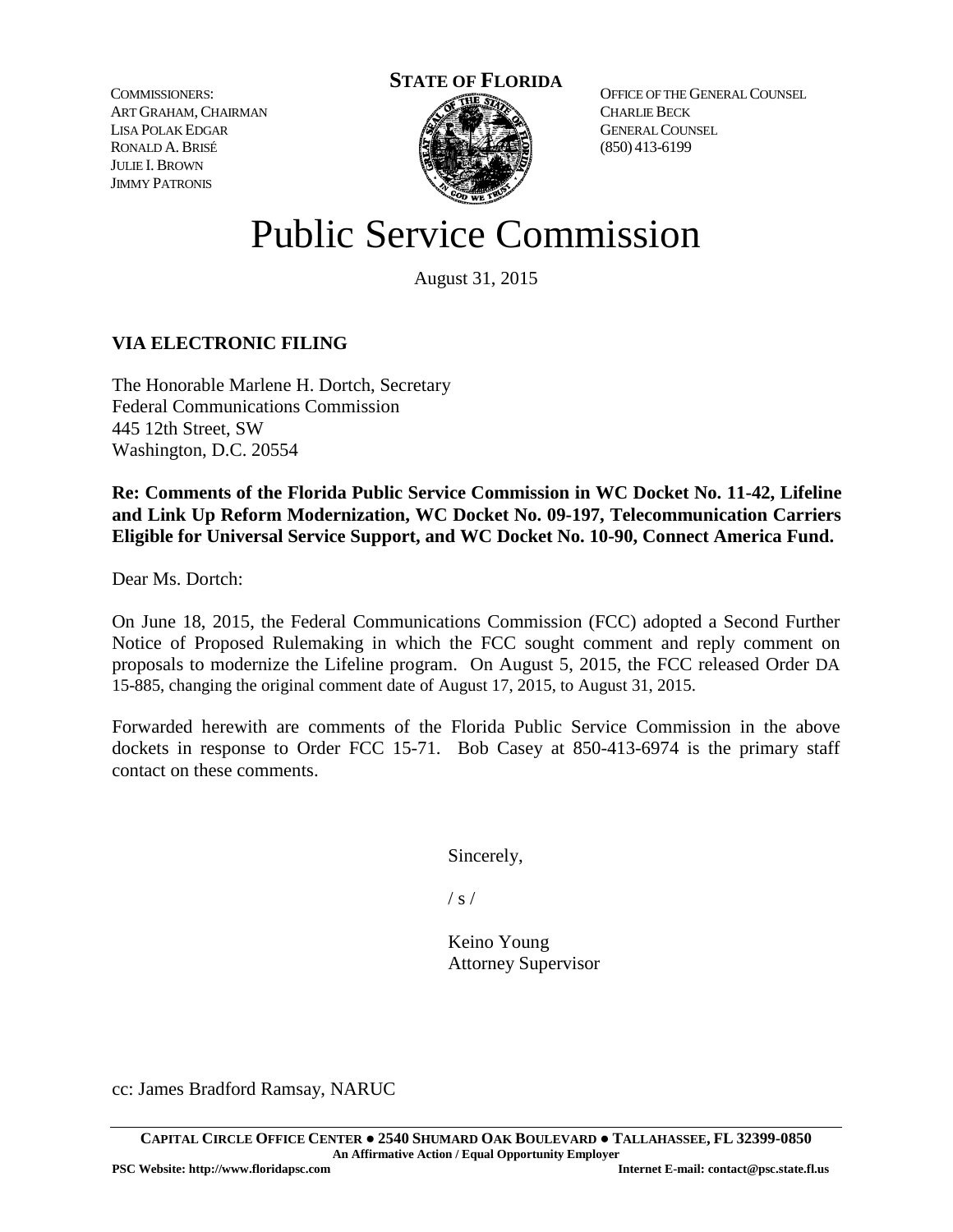# **Before the Federal Communications Commission Washington, D.C. 20554**

| In the Matter of:                              |                      |
|------------------------------------------------|----------------------|
|                                                |                      |
| Lifeline and Link Up Reform and                | WC Docket No. 11-42  |
| Modernization                                  |                      |
|                                                |                      |
| <b>Telecommunication Carriers Eligible for</b> | WC Docket No. 09-197 |
| Universal Service Support                      |                      |
|                                                |                      |
| <b>Connect America Fund</b>                    | WC Docket No. 10-90  |

# **COMMENTS OF**

# **THE FLORIDA PUBLIC SERVICE COMMISSION**

# CHAIRMAN ART GRAHAM

COMMISSIONER LISA POLAK EDGAR

COMMISSIONER RONALD A. BRISÉ

COMMISSIONER JULIE I. BROWN

# COMMISSIONER JIMMY PATRONIS

August 31, 2015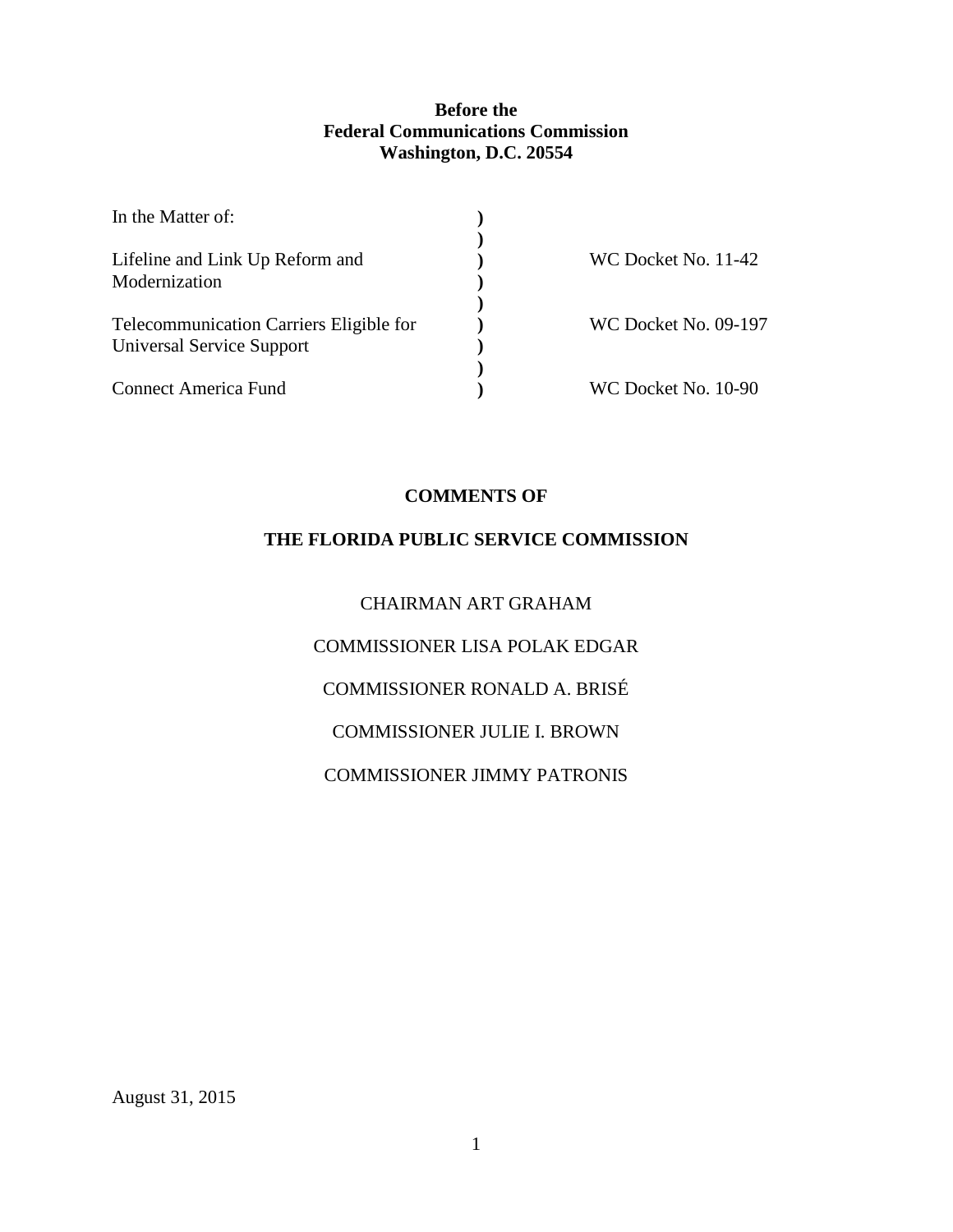### **INTRODUCTION AND SUMMARY**

On June 22, 2015, the Federal Communications Commission (FCC) released a Second Further Notice of Proposed Rulemaking (FNPRM), Order on Reconsideration, Second Report and Order, and Memorandum Opinion and Order (FCC 15-71) regarding Lifeline which seeks to rebuild the current framework of the Lifeline program and continue its efforts to modernize the Lifeline program to utilize advanced networks. Among other issues, the FCC is seeking comment on whether to set a budget for the Lifeline program, whether to limit the number of programs through which consumers qualify for Lifeline, whether the eligible telecommunications carrier (ETC) designation process should be streamlined by having only the FCC designate companies as ETCs instead of states and the FCC, how best to ensure that the FCC has sufficient checks and safeguards to address potential waste, fraud and abuse, how the FCC may best facilitate coordinated enrollment with other Federal benefit programs such as the United States Department of Agriculture and its state agency counterparts, whether and to what extent to include state database consumer privacy protections in any opt-out standard it adopts, whether the non-usage period of Lifeline subscribers should be changed from 60-days to 30 days, and whether the \$9.25 interim reimbursement rate should be made permanent.

The Florida Public Service Commission (FPSC) encourages the FCC to consider the following:

1. A budget or cap for Lifeline would help curb the excessive growth of the low-income program as broadband is introduced into it. If necessary, the budget could be tied to the growth or decrease in federal Supplemental Nutrition Assistance Program (SNAP) program participants.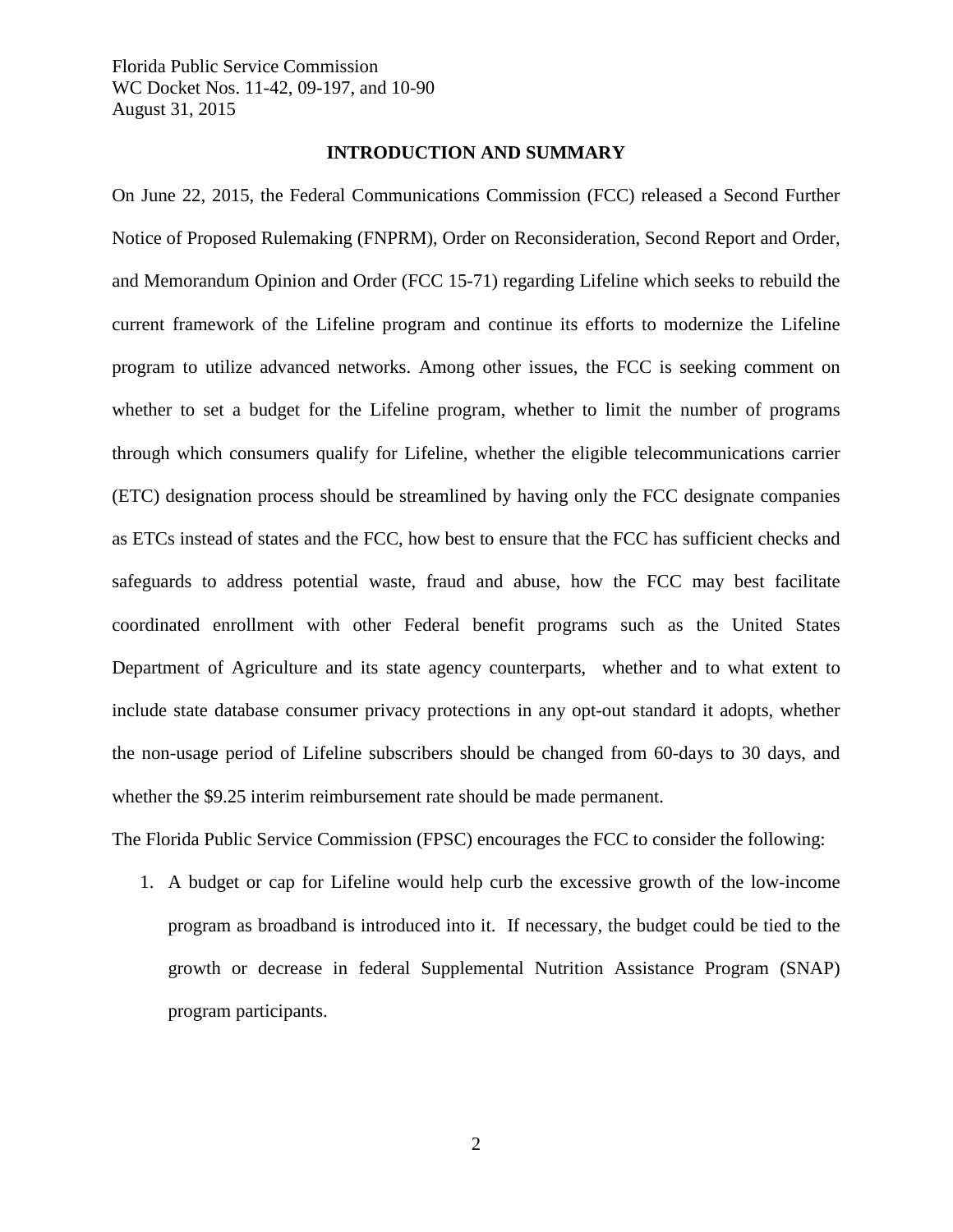- 2. The Florida Public Service Commission (FPSC) would support limiting the number of qualifying Lifeline programs to SNAP, Medicaid, and Temporary Assistance for Needy Families (TANF).
- 3. The FPSC believes that before any preemption of authority of states to designate ETCs takes place, the FCC should refer the matter to the Federal-State Universal Service Joint Board for consideration and input.
- 4. The FPSC believes agents should not be paid on commission for each Lifeline application submitted. Until such time as the FCC decides whether a third party should conduct Lifeline eligibility, ETCs, rather than their agents or representatives, should review and approve consumer documentation of eligibility before the ETC activates Lifeline service or seeks reimbursement from the Fund. In addition, any agents or thirdparties acting on behalf of ETCs should receive training before taking part in the enrollment process and again every twelve months thereafter in order to ensure that every person involved in enrolling and verifying consumers for Lifeline has been adequately educated about the program and its requirements. To assist in the Federal-State partnership goal of eliminating fraud, waste, and abuse in the universal service fund (USF) low-income program, the FPSC also suggests that the FCC include language in future ETC designation orders that if a state has a state Lifeline program, the ETC must follow it.
- 5. If an agency administers Lifeline eligible programs such as SNAP and Medicaid and participates in Lifeline coordinated enrollment, there should also be a process whereby Lifeline participants who are determined to be no longer eligible for these programs are automatically de-enrolled.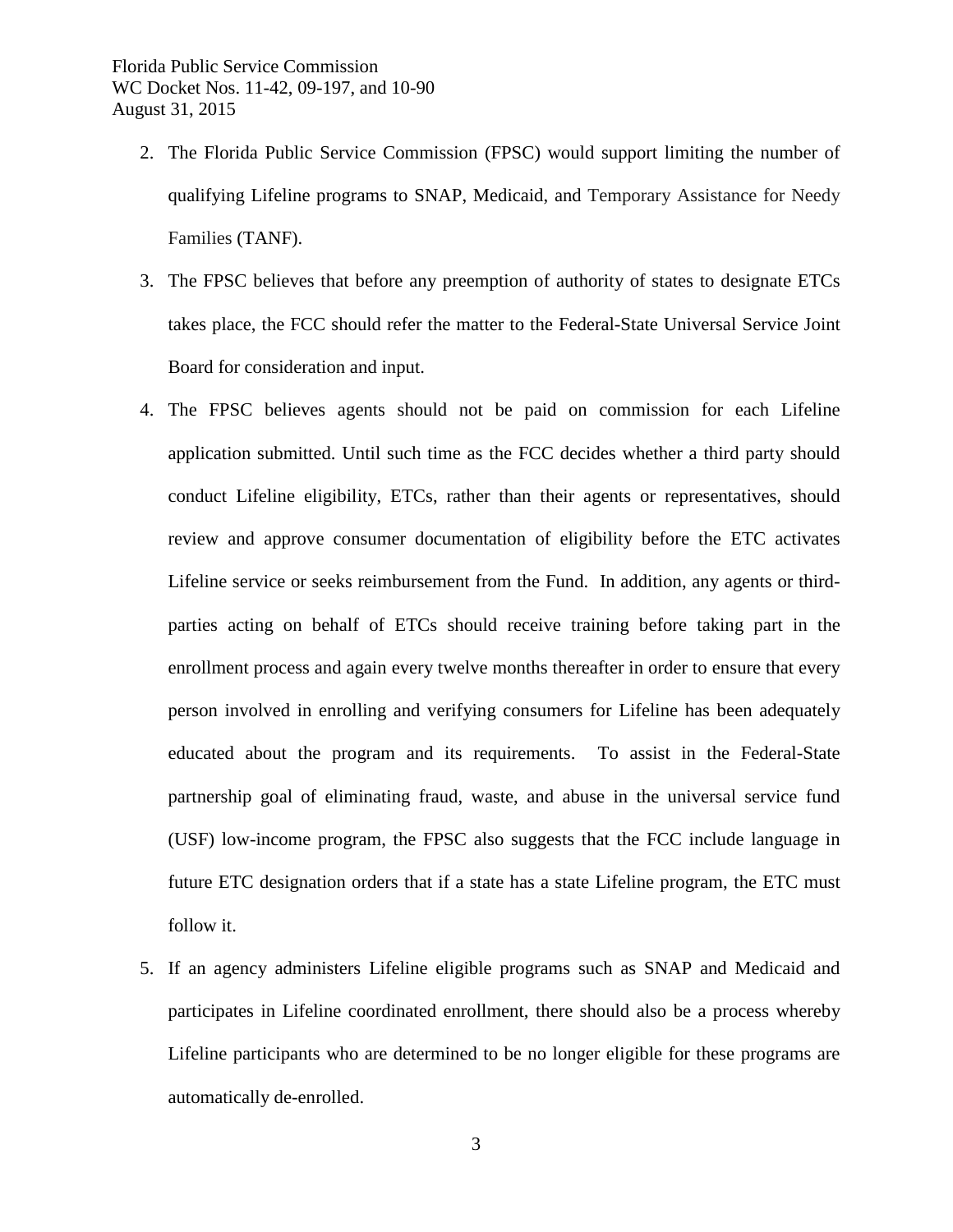- 6. The FPSC believes that a "yes" or "no" response indicating whether the person is currently participating in SNAP, Medicaid, or TANF is appropriate for queries into state eligibility databases.
- 7. The FPSC supports changing the 60-day non-usage requirement to 30 days in order to eliminate any unnecessary reimbursement from the USF Fund.
- 8. The FPSC believes that any new Lifeline broadband rules implemented as a result of the FCC's FNPRM, should be reassessed after a period of one year to determine if the \$9.25 reimbursement rate is sufficient. The FPSC also believes that an end-user charge would be a barrier to enrollment, and should not be imposed if broadband is added to Lifeline.
- 9. Ideally, the FCC should refer all the Lifeline issues to the Universal Service Joint Board that jointly involve the FCC and states, before implementation. However, if it is determined that this procedure might delay the process beyond the timeframe of the FCC, then only the issues that require the FCC and state partnership should be referred to the Joint Board. The FCC should also refer those issues to the Universal Service Joint Board after new rules have been in effect for one year in order to assess the outcome of the new rules and enable some of them to be tweaked, if necessary.

# **1. SETTING A BUDGET FOR THE LIFELINE PROGRAM**

As stated in FCC 15-71, the purpose of a budget is to ensure that all goals are met as the Lifeline program transitions to broadband, including minimizing the contribution burden on consumers, while allowing the FCC to take into account the unique nature and goals of the Lifeline program. In prior comments before the FCC, the FPSC noted that if broadband for Lifeline is adopted, an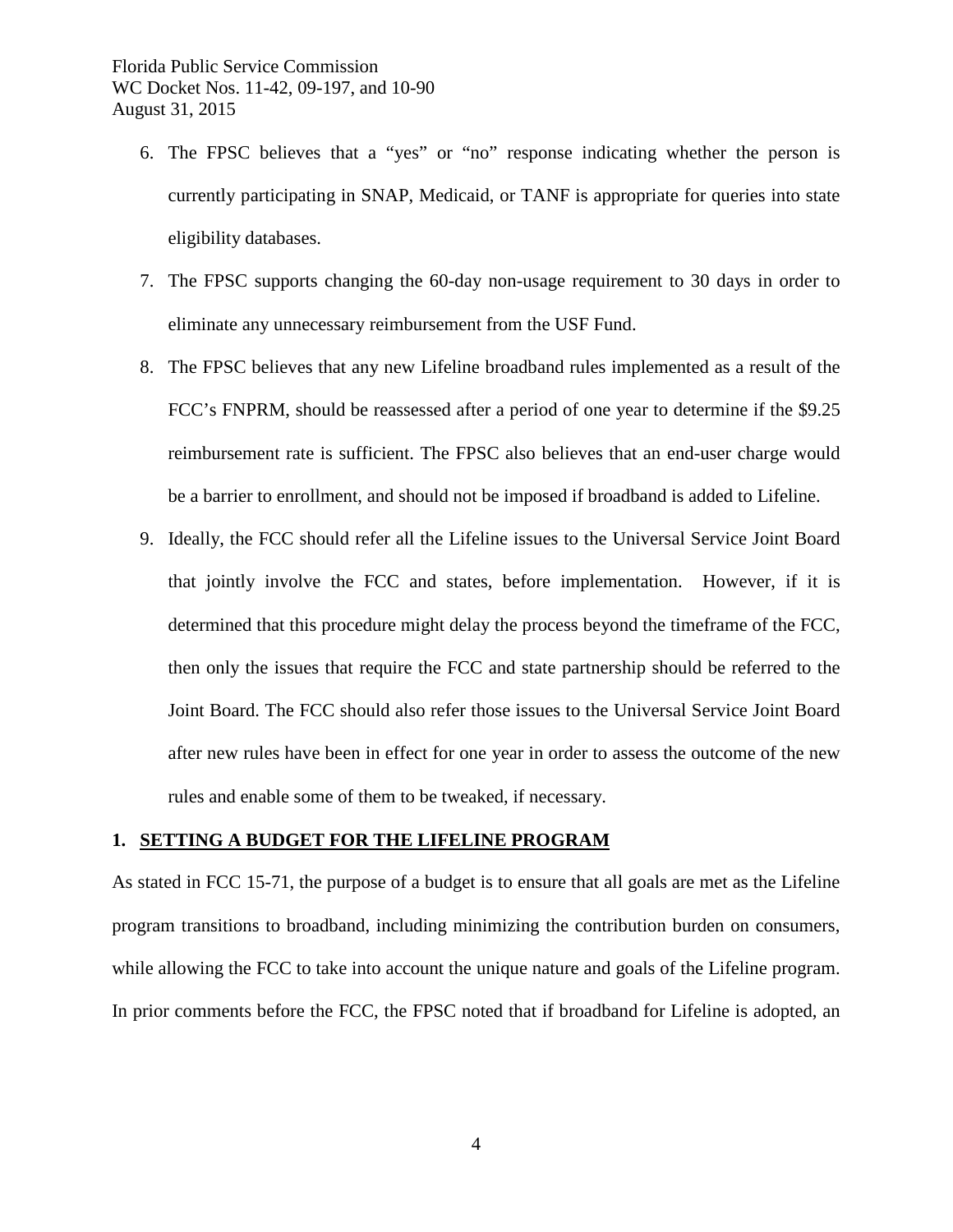overall universal service fund (USF) cap should be instituted.<sup>[1](#page-5-0)</sup> Managing the total size of the USF, and eliminating fraud and waste, is important to protect the consumers who pay for these programs through bill surcharges. Florida is a net donor state to the Federal universal service fund, and the FPSC is extremely concerned about the disparity between what Florida customers pay into the federal USF versus what that USF disburses to Florida. In 2013, for all federal USF programs–including Lifeline, Floridians paid-in \$539 million but only received back \$256 million–leaving Florida as a net contributor of \$283 million. Since all other federal USF programs have a budget or cap, a budget or cap on Lifeline dollars would help curb the excessive growth of the low-income program as broadband is introduced into it. If necessary, the budget or cap could be tied to the growth or decrease in federal SNAP program participants. For example, if participants in the SNAP program increase by three percent, the Lifeline budget would be allowed to increase by three percent. Conversely, if participants in the SNAP program decrease by three percent, the Lifeline budget would decrease by three percent.

# **2. LIMITING THE NUMBER OF QUALIFYING PROGRAMS USED FOR LIFELINE SUPPORT**

The federal Lifeline program presently uses eleven programs to qualify potential applicants for the Lifeline program.<sup>[2](#page-5-1)</sup> Florida essentially mirrors the federal program criteria for Lifeline eligibility. The Florida Lifeline Electronic Coordinated Enrollment Process uses three of these programs to qualify Lifeline applicants: SNAP, Medicaid, and TANF. This process is a

<span id="page-5-0"></span><sup>&</sup>lt;sup>1</sup> Reply comments of the Florida Public Service Commission, December 2, 2008, in CC Docket Nos. 96-45, 96-98, 99-68, 99-200, 01-92 and WC Docket Nos. 03-109, 04-36, 05-337, and 06-122.

<span id="page-5-1"></span><sup>&</sup>lt;sup>2</sup> Medicaid; Supplemental Nutrition Assistance Program (Food Stamps or SNAP); Supplemental Security Income (SSI); Federal Public Housing Assistance (Section 8); Low-Income Home Energy Assistance Program (LIHEAP); Temporary Assistance to Needy Families (TANF); National School Lunch Program's Free Lunch Program; Bureau of Indian Affairs General Assistance; Tribally-Administered Temporary Assistance for Needy Families (TTANF); Food Distribution Program on Indian Reservations (FDPIR); Head Start (if income eligibility criteria are met).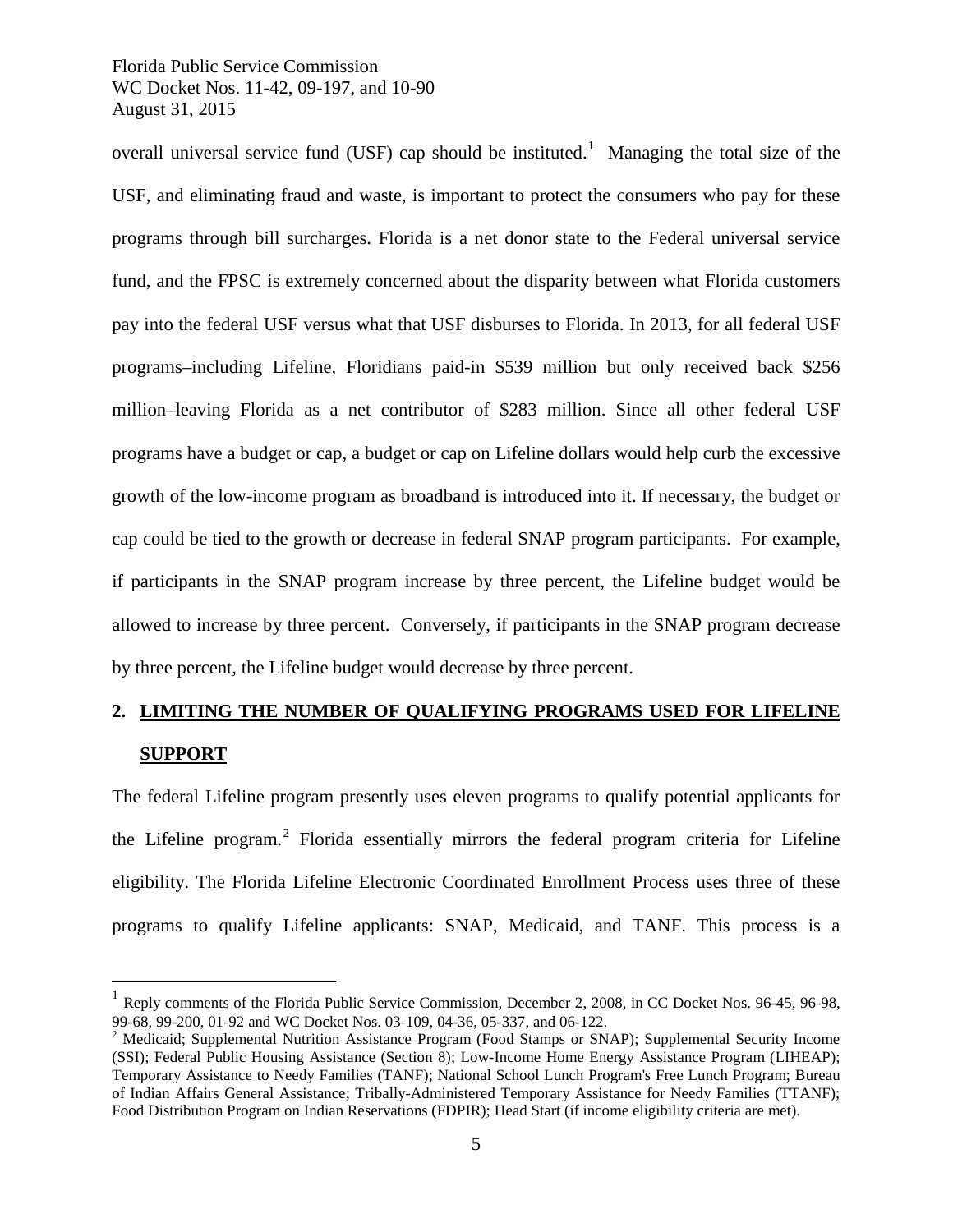streamlined, efficient, and verifiable Lifeline Electronic Coordinated Enrollment process which eliminates the possibility of fraud, waste, and abuse.

Only Lifeline applicants who have been verified as currently participating in SNAP, Medicaid, or TANF are approved through the Florida Lifeline Electronic Coordinated Enrollment process.<sup>[3](#page-6-0)</sup> The Florida Department of Children and Families (DCF), the administrator of these three programs, uses LexisNexis Risk Solutions to authenticate the identity of people applying online for public assistance. The LexisNexis technology helps the DCF confirm the identification of applicants before processing their benefit applications. By verifying and authenticating the identity of the applicant before processing their application, DCF knows whether the person seeking benefits is truly the individual applying for them.

The FPSC would support limiting the number of qualifying Lifeline programs to SNAP, Medicaid, and TANF, the three major qualifying programs in Florida. $4$  Participation in these programs can be confirmed in real-time using the Florida Department of Children and Families on-line computer portal. Since most Lifeline-qualifying programs use income as a measurement, Lifeline participants currently using other qualifying programs besides SNAP, Medicaid, and TANF could use income criteria to enroll in Lifeline in the future.

# **3. FEDERAL-STATE ROLE IN CREATING A NEW ETC DESIGNATION PROCESS**

The FCC FNPRM seeks comment on pros and cons of creating a national designation of eligible telecommunications carriers versus a state-by-state approach, or a combination thereof where states with individual Lifeline programs could supplement any federal Lifeline designation with

<span id="page-6-0"></span><sup>&</sup>lt;sup>3</sup> Applicants wishing to qualify for Lifeline using Supplemental Security Income, Federal Public Housing Assistance, Low-Income Home Energy Assistance Program, National School Lunch Free Lunch Program, or Bureau of Indian Affairs Programs can complete a hard-copy Lifeline application available on the FPSC Web site, and submit it to their telephone provider along with verification that they are currently participating in one of these programs.

<span id="page-6-1"></span> $4$  The FCC would determine to what extent tribal program assistance would apply.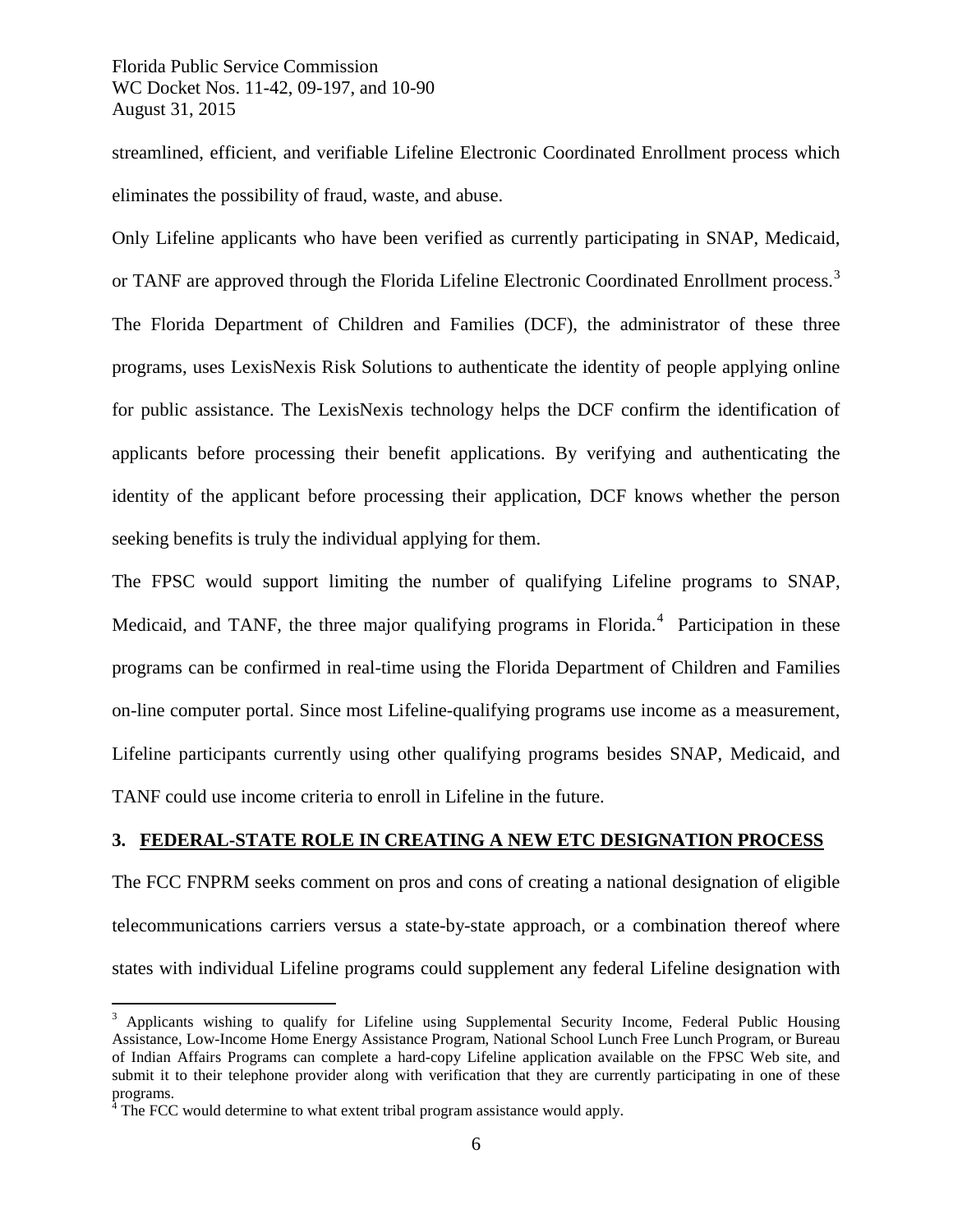additional conditions. State commissions have primary responsibility for designating ETCs under section 214 of the Telecommunications Act of 1996,<sup>[5](#page-7-0)</sup> while that responsibility shifts to the FCC for carriers "providing telephone exchange service and exchange access that is not subject to the jurisdiction of a state commission."<sup>[6](#page-7-1)</sup> The FPSC believes that before any preemption of authority of states to designate ETCs takes place, the FCC should refer the matter to the Federal-State Universal Service Joint Board for consideration and state input.

# **4. WASTE, FRAUD, AND ABUSE**

The FCC seeks comment on how best to ensure that the FCC has sufficient checks and safeguards to address potential waste, fraud and abuse. Recently, the FPSC has uncovered abuse of the Lifeline enrollment process by agents hired by wireless ETCs that are enrolling unqualified consumers in the Lifeline program. The FPSC has become aware that some wireless ETC agents in Florida have informed prospective Lifeline applicants that they are Lifelinequalified if they are a veteran, a fire fighter, a law enforcement officer, a state employee, or just a resident of Florida. The primary cause of this abuse appears to be that agents are paid a commission for each prospective Lifeline applicant they sign up. In order to eliminate this abuse, the FPSC believes agents should not be paid on commission for each Lifeline application submitted. Until such time as the FCC decides whether a third party should conduct Lifeline eligibility, ETCs, rather than their agents or representatives, should review and approve consumers' documentation of eligibility, before the ETC activates Lifeline service or seeks reimbursement from the Fund. In addition, any agents or third-parties acting on behalf of ETCs should receive training before taking part in the enrollment process and again every twelve

<span id="page-7-0"></span> $5$  47 U.S.C. § 214(e)(2).

<span id="page-7-1"></span> $647$  U.S.C. § 214(e)(6).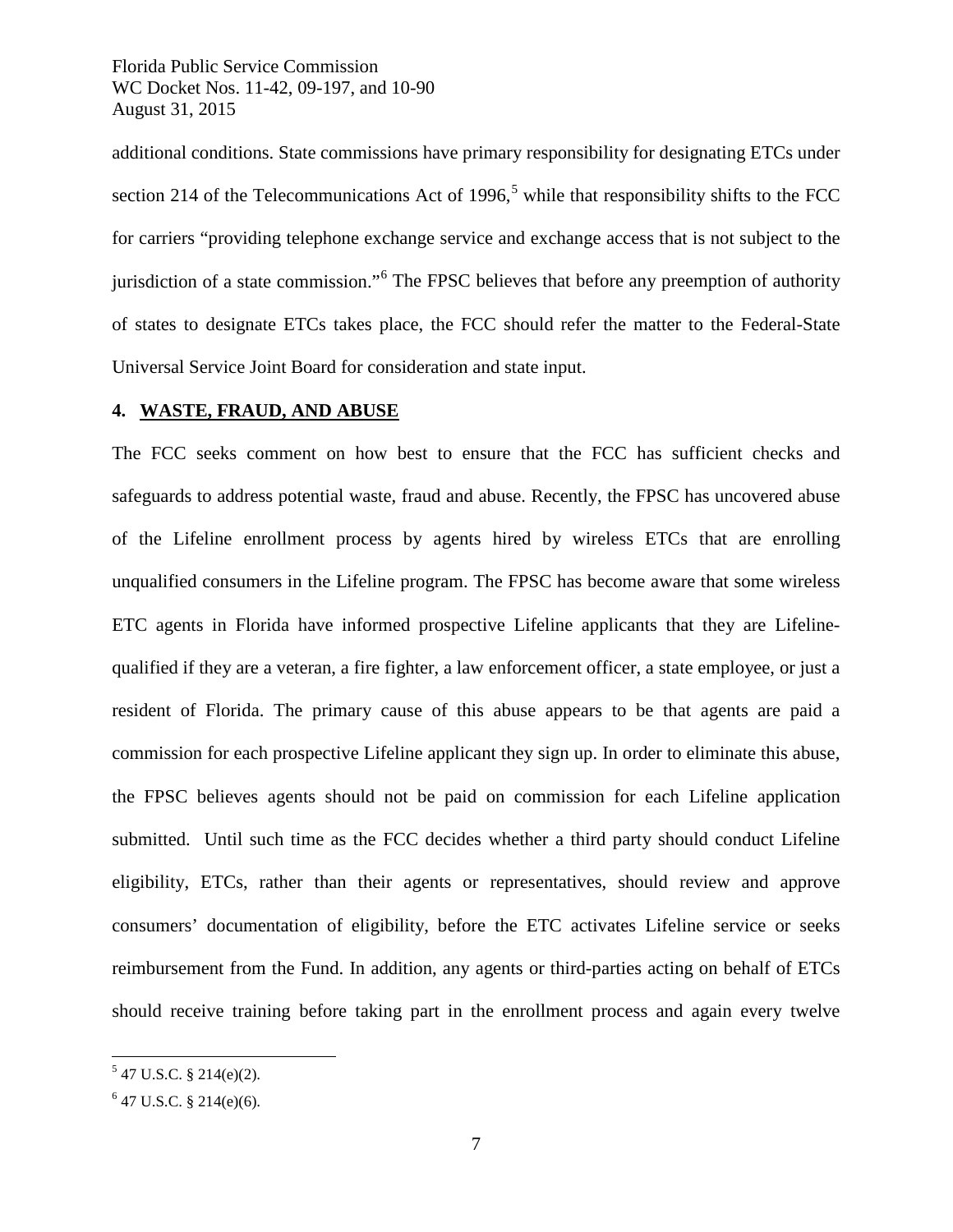months thereafter in order to ensure that every person involved in enrolling and verifying consumers for Lifeline has been adequately educated about the program and its requirements. There should be a no-tolerance policy for any agent that signs up a consumer that is not eligible.

The ability of some states to audit and investigate waste, fraud, and abuse by wireless ETCs is sometimes hampered because of current state limitations on oversight over wireless carriers.<sup>[7](#page-8-0)</sup> For others, the ability to effectively oversee any broadband internet access Lifeline providers might be hampered by other state laws targeting IP-based services.<sup>[8](#page-8-1)</sup> To assist in the Federal-State partnership goal of eliminating fraud, waste, and abuse in the USF low-income program, the FPSC suggests that the FCC include language in future ETC designation orders that if a state has a state Lifeline program, the ETC must follow it. In a letter to the FCC, the FPSC requested that future FCC orders approving ETCs in Florida specifically address State Lifeline programs.<sup>[9](#page-8-2)</sup> The FPSC requested that the verbiage "The ETC must follow the State Lifeline policies in the applicable state(s) where ETC status is approved" be included in one of the ordering paragraphs of future FCC ETC designation orders. The FCC has included similar language in past ETC designation orders,[10](#page-8-3) but has not done so in wireless ETC designation orders released since 2004.

<span id="page-8-2"></span>

<span id="page-8-0"></span> $<sup>7</sup>$  State Commissions generally designate carrier participation in the Lifeline program for wireline carriers. That is</sup> not always the case for wireless providers. Ten states and the District of Columbia do NOT grant ETC status for wireless carriers because they lack the jurisdiction under State statute, i.e., Alabama, Connecticut, Delaware, New Hampshire, North Carolina, New York, Tennessee, Texas, the Commonwealth of Virginia, Florida and the District of Columbia. In these jurisdictions a crucial line of defense against abuse – State oversight - is non-existent or at least more limited.

<span id="page-8-1"></span>Several States continue to designate wireless ETCs despite not having specific authority over them. It is anticipated that this will also be the case if the program is expanded to cover broadband. Additionally, many States with limited regulatory authority often work informally to resolve consumer complaints.<br><sup>9</sup> November 30, 2005 letter from then FPSC Chairman Lisa Edgar<br>http://apps.fcc.gov/ecfs/document/view?id=6518184992

<span id="page-8-3"></span> $^{10}$ In the Matter of NPCR, Inc. d/b/a Nextel Partners, CC Docket 96-45, DA 04-2667, issued August 25, 2004, footnote 30; In the Matter of ALLTEL Communications, Inc., CC Docket 96-45, DA 04-3046, issued September 24, 2004, footnote 29; In the Matter of Sprint Corporation, CC Docket 96-45, DA 04-3617, issued November 18, 2004, footnote 27.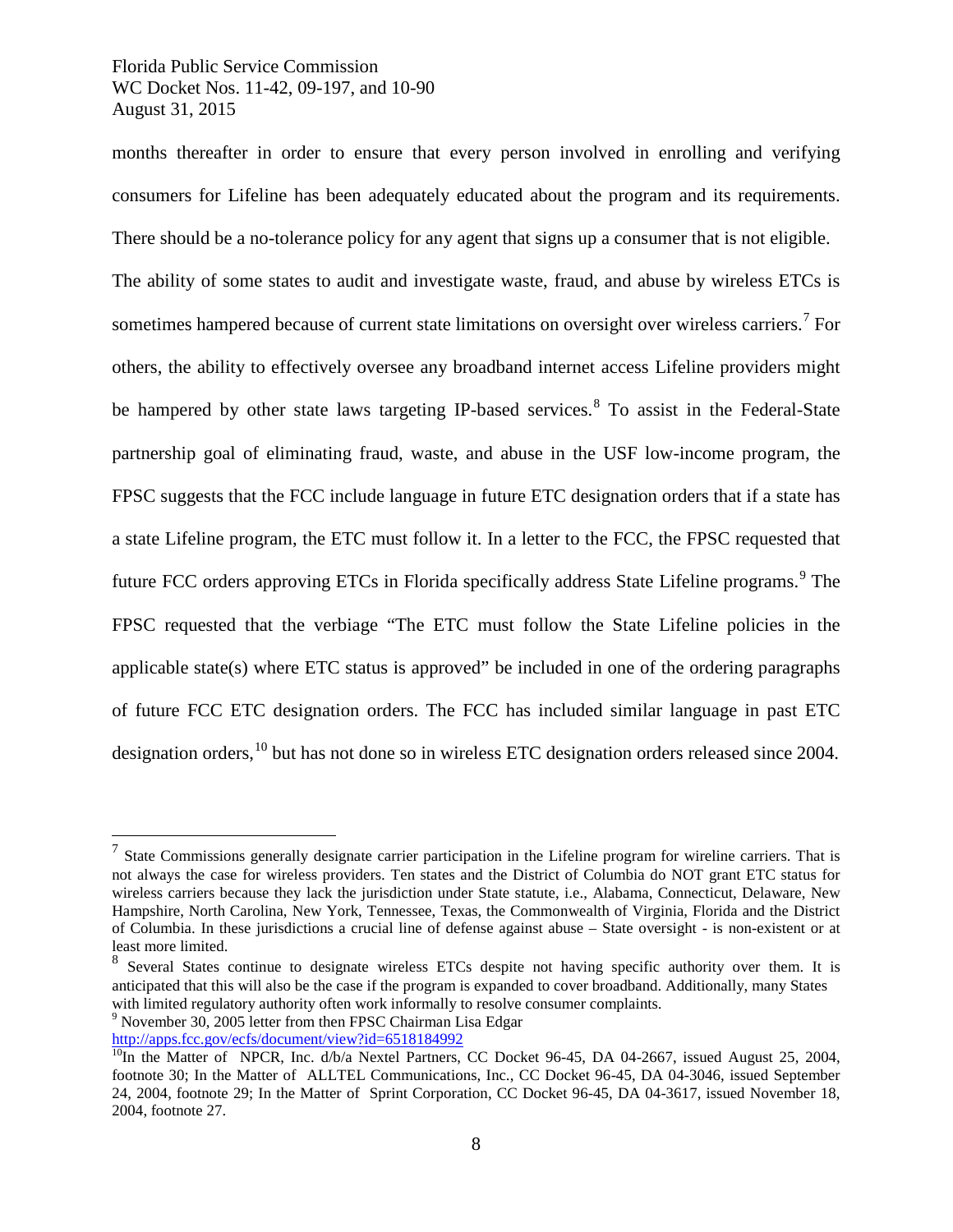# **5. LIFELINE COORDINATED DE-ENROLLMENT**

The FCC seeks comment on how it may best facilitate coordinated enrollment with other Federal benefit programs such as the United States Department of Agriculture and its agency counterparts. The FPSC believes that in addition to having Lifeline coordinated enrollment, there should be a process available for Lifeline coordinated de-enrollment. If an agency administers Lifeline eligible programs such as SNAP and Medicaid, and participates in Lifeline coordinated enrollment, there should also be a process whereby Lifeline participants who are determined to be no longer eligible for these programs are automatically de-enrolled.

## **6. STATE DATABASE CONSUMER PRIVACY PROTECTIONS**

The FCC seeks comment on whether and to what extent to include state database consumer privacy protections in any opt-out standard it adopts. Florida's Electronic Lifeline Coordinated Enrollment Process is designed to enable an ETC to enter the name, date of birth, and last four digits of the person's social security number in a computer portal for real-time verification. The computer response will be a "yes" or "no" indicating whether the person is currently participating in SNAP, Medicaid, or TANF. It does not specify which program the person participates in to protect consumer's private information. Florida law requires that personal identifying information of a Lifeline participant must be held confidentially.<sup>[11](#page-9-0)</sup> Any officer or employee of a telecommunications carrier or of the FPSC, who intentionally discloses information in violation of this section, may be held criminally liable. The statute does allow an officer or employee of a telecommunications carrier to disclose personal identifying information of a Lifeline participant to an agency or a governmental entity for purposes directly connected with implementing service for, or verifying eligibility of, a participant in a Lifeline Assistance

<span id="page-9-0"></span> $11$  See Section 364.107, Florida Statutes.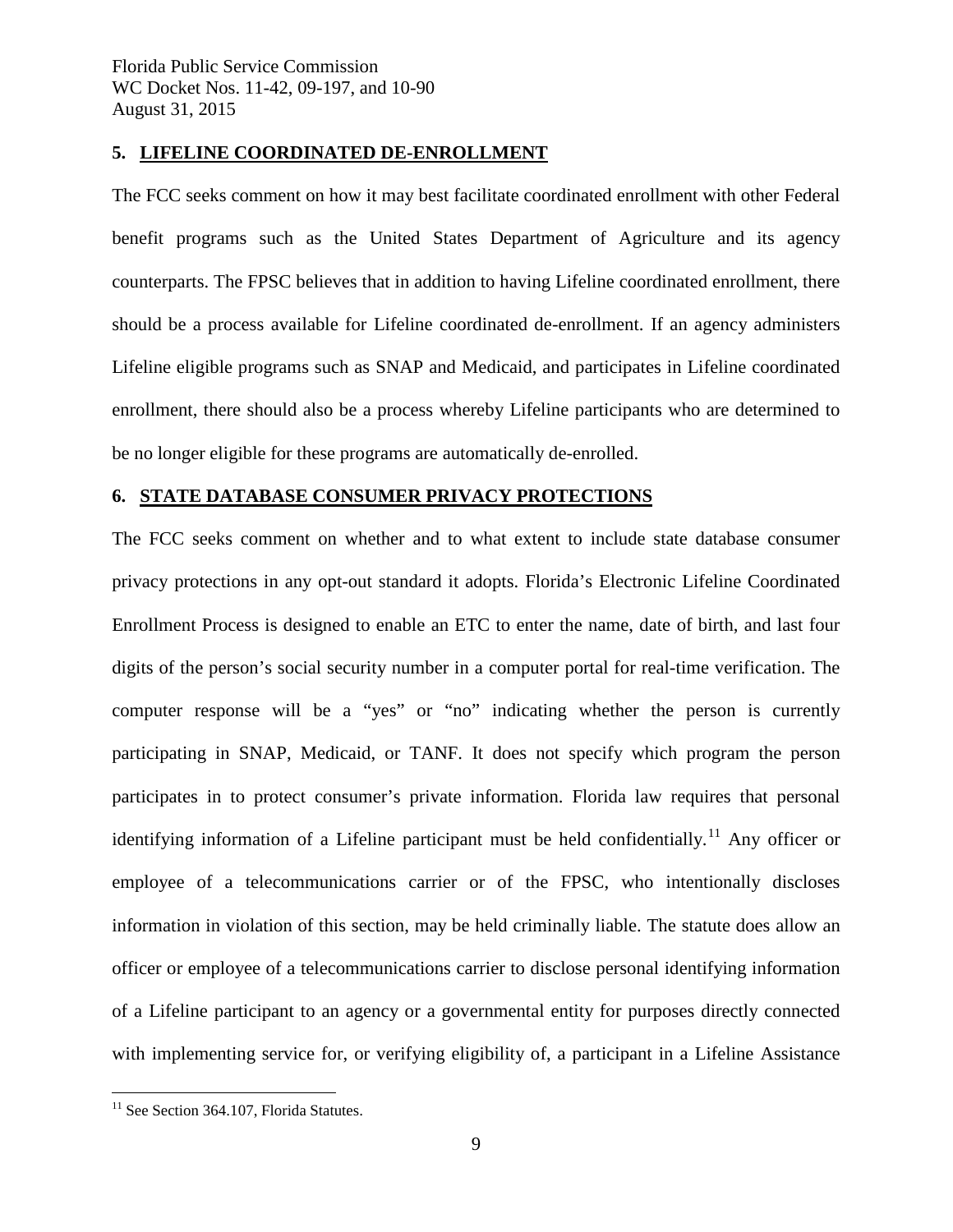Plan or auditing a Lifeline Assistance Plan.<sup>[12](#page-10-0)</sup> The FPSC believes that a "yes" or "no" response indicating whether the person is currently participating in Medicaid, SNAP, or TANF is appropriate for queries into state eligibility databases.

# **7. CONVERTING THE NON-USAGE INTERVAL FROM 60 DAYS TO 30 DAYS**

On November 13, 2009, the FPSC submitted comments encouraging the FCC to implement a 60 day inactivity check of Lifeline customers to ensure the USF Fund is only reimbursing prepaid wireless ETCs for active customers.<sup>[13](#page-10-1)</sup> The FPSC, which had already initiated a 60-day non-usage policy, provided an example of the savings to the federal USF.<sup>[14](#page-10-2)</sup>

Prepaid wireless ETCs which do not use monthly billing are required to contact any Lifeline customer with no phone activity during a sixty-day period to determine whether the consumer is still an active Lifeline customer. If no response was received, the phone is deactivated and the ETC ceases including that customer when requesting reimbursement from the Universal Service Administrative Company. The FCC subsequently imposed the 60-day non-usage requirement on all prepaid wireless ETCs in the Lifeline Reform Order<sup>[15](#page-10-3)</sup> in 2012.

In the 2012 Lifeline Reform Order, the FCC amended 47 C.F.R. §54.405 to provide that, where the carrier has a reasonable basis to believe that the subscriber no longer meets the Lifelinequalifying criteria the ETC must send notification of impending termination in writing separate from the subscriber's monthly bill. The FCC changed the timeframe from 60 days to 30 days for ETCs to allow subscribers to demonstrate continued eligibility after receiving the impending

<span id="page-10-1"></span><span id="page-10-0"></span><sup>&</sup>lt;sup>12</sup> Section 364.107, Florida Statutes, Public records exemption; Lifeline Assistance Plan participants.<br><sup>13</sup> In the Matter of Lifeline and Link Up, WC Docket No. 03-109, Joint Comments of the Florida Public Service Commission and the Florida Office of Public Counsel, filed November 13, 2009.

<span id="page-10-2"></span><sup>&</sup>lt;sup>14</sup> During a six-month period in 2009 for one Florida provider, the 60-day non-usage policy saved the universal service fund \$8,582,760 which equates to an annual savings of over \$17 million.

<span id="page-10-3"></span><sup>&</sup>lt;sup>15</sup> In the Matter of Lifeline and Link Up Reform and Modernization, WC Docket No. 11-42, Report and Order and Further Notice of Proposed Rulemaking, FCC 12-11, Released February 6, 2012.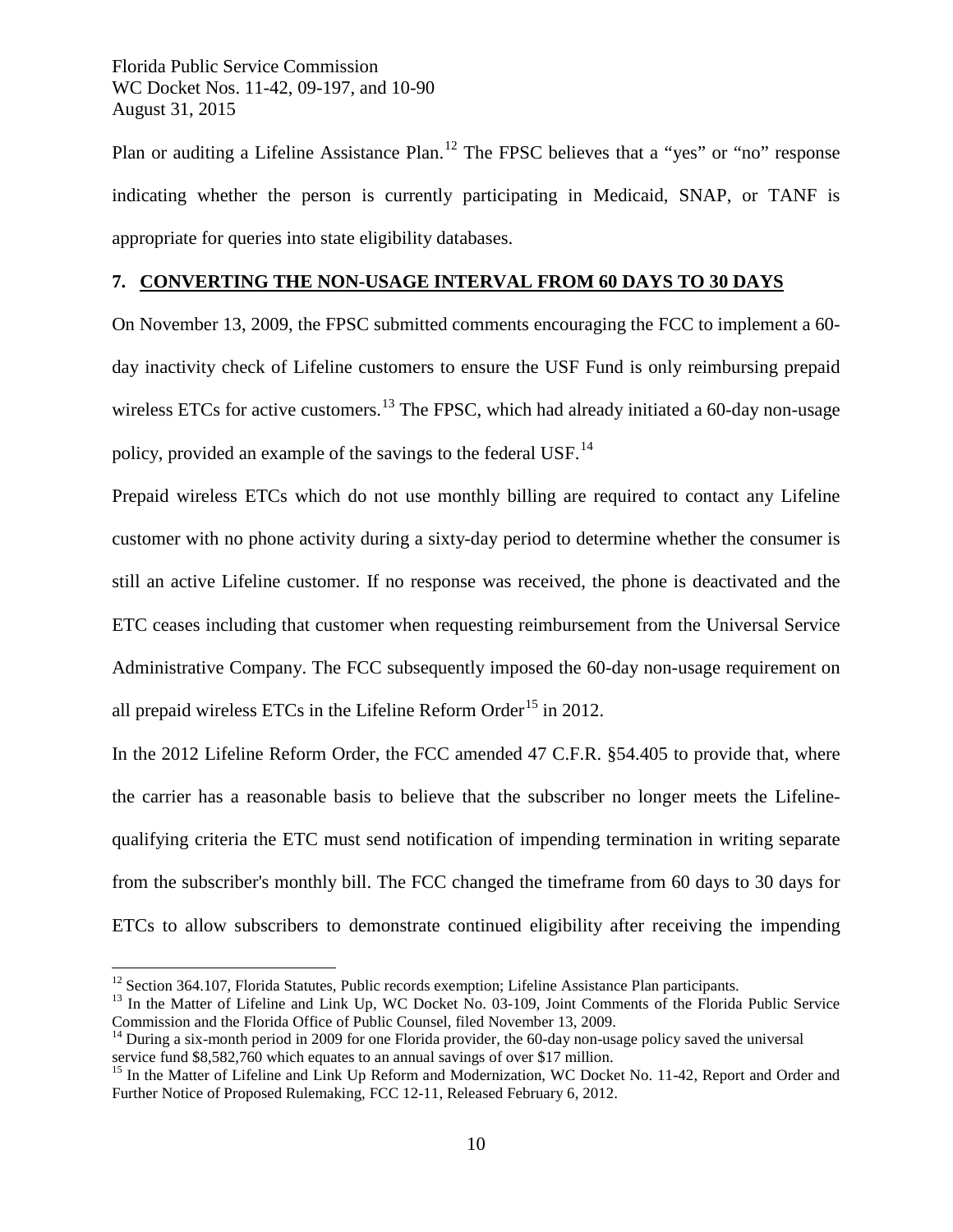termination letter. The FPSC believes that change would be similar to changing the 60-day nonusage requirement to 30 days, and supports the change in the non-usage requirement to 30 days to eliminate any unnecessary reimbursement from the USF Fund.

# **8. LIFELINE \$9.25 SUPPORT AMOUNT**

The FCC implemented a \$9.25 interim reimbursement rate in the 2012 Lifeline Reform Order. In FCC 15-71, the FCC tentatively concludes that it should set the \$9.25 rate as a permanent support amount, and asked for comment on its tentative conclusion. The FPSC believes that the \$9.25 reimbursement rate may or may not be adequate to include broadband for Lifeline, but the \$9.25 rate should be used initially. The FPSC believes that any new Lifeline broadband rules implemented as a result of the FCC's FNPRM, should be reassessed after a period of one year to determine if the \$9.25 reimbursement rate is sufficient.

The FCC also seeks comment on whether an end-user charge would be necessary if broadband is included with Lifeline. In its Lifeline Reform Order, the FCC declined to adopt a rule requiring ETCs to impose a minimum consumer charge on subscribers for Lifeline services. The FCC noted that such a charge could be burdensome for those low-income consumers who lack the ability to make such payments electronically or in person, potentially undermining the program's goal of serving low-income consumers in need. The FCC also found that a minimum charge could potentially discourage consumers from enrolling in the program and could result in current Lifeline subscribers leaving the program. In an FCC staff report, the Commission acknowledged that cost was a major barrier to adoption in the broadband pilot program.<sup>[16](#page-11-0)</sup> The same findings in the Order and the Broadband Pilot Program Staff Report would still hold true after adding

<span id="page-11-0"></span><sup>&</sup>lt;sup>16</sup> Wireline Competition Bureau Low-Income Broadband Pilot Program Staff Report, WC Docket No. 11-42, DA 15-624, May 22, 2015.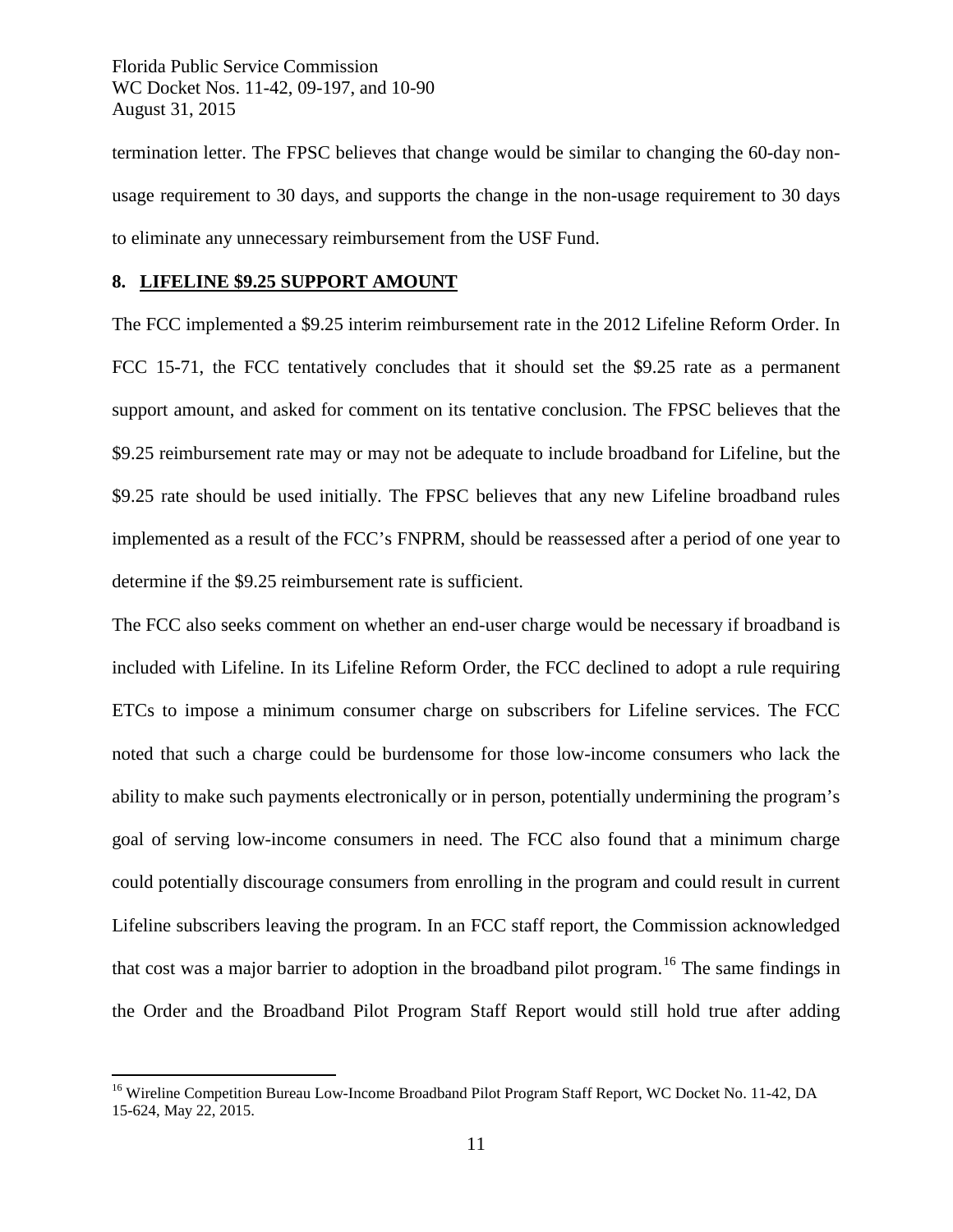broadband. Therefore, the FPSC believes that an end-user charge would be a barrier to enrollment, and should not be imposed if broadband is added to Lifeline.

# **9. REFERRAL OF LIFELINE ISSUES TO THE FEDERAL-STATE JOINT BOARD ON UNIVERSAL SERVICE**

There are over two hundred issues which the FCC is asking for comments on in the Lifeline Second FNPRM. Many of the issues involve the Federal-State partnership regarding Lifeline. Issues cover items such as the possible change of ETC designation authority from states to a national designator, and costs involved in the eligibility process and who should pay for them. In Section 254 of the Act, Congress established the Federal-State Joint Board on Universal Service to implement the universal service mandates of the Act as well as policies related to the designation of ETCs under Section 214(e). Ideally, the FCC should refer all the Lifeline issues included in the Lifeline Second FNPRM to the Universal Service Joint Board before implementation. However, if it is determined that this procedure might delay the process beyond the timeframe of the FCC, then the issues that require the FCC and state partnership should still be referred to the Joint Board. The FCC should also refer those issues to the Universal Service Joint Board after new rules have been in effect for one year in order to assess the outcome of the new rules and enable some of them to be tweaked, if necessary.

### **CONCLUSION**

The FPSC continues to be proactive regarding the Lifeline program to ensure that low-income Florida consumers have the ability to obtain and retain affordable telephone service. The FPSC continues to strive for accountability in the universal service program and safeguard the federal universal service fund from fraud, waste, and abuse. The FPSC encourages the FCC to consider